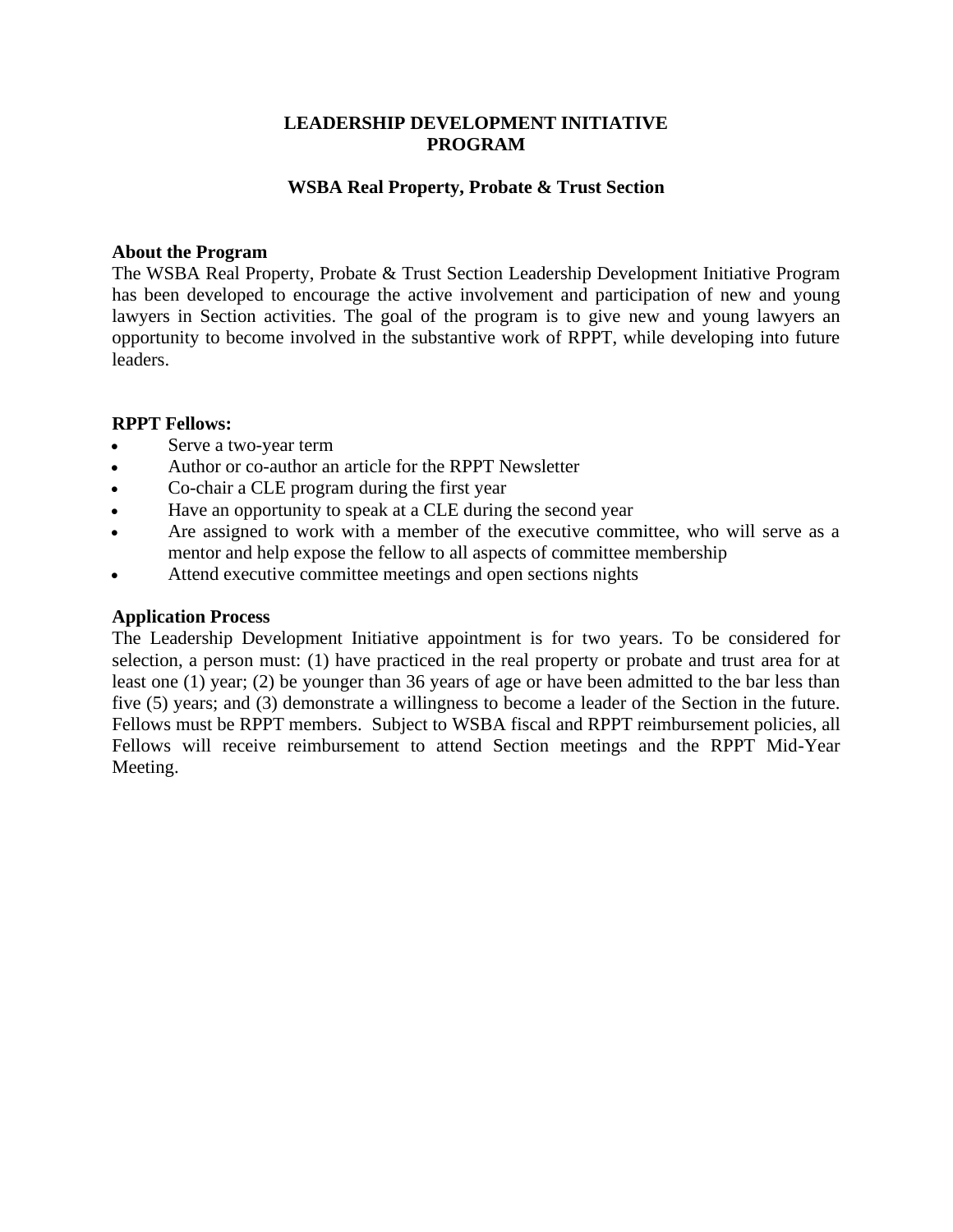## **LEADERSHIP DEVELOPMENT INITIATIVE PROGRAM WSBA REAL PROPERTY, PROBATE & TRUST SECTION**

The WSBA RPPT Section expects all Fellows to:

1. Become an active member of the RPPT Executive Committee. Participate in and attend all committee meetings; participate in social networking efforts.

2. Become an active member of a substantive RPPT committee (legislation or continuing legal education).

3. Have an opportunity to speak at an RPPT sponsored CLE and author or co-author an article for the RPPT newsletter.

4. Attend the RPPT Section Mid-Year Meeting, as well as any stand-alone committee meetings. You will be reimbursed for attendance at Section meetings pursuant to the WSBA fiscal and RPPT reimbursement policies.

5. Remain involved in the activities of the WSBA Young Lawyers Committee (YLC) or local bar association and identify substantive areas of common interest where members of the YLC or local bar association can participate in the work of the Section. If you are not already active in YLC or local bar association, you are not required to become active. However, you should be active at the local or state level or through some other activity that will generate contacts to fulfill your recruiting goal.

6. Work with the Section's YLC Liaison in recruiting young lawyers to join the Section, with a specific goal for you to recruit no fewer than three persons in each Fellowship year to participate in the work of the Section.

7. Report annually to the Section Executive Committee and the YLC on your individual activities within the Section.

8. Make a current commitment to continue your active involvement at the committee level in the Section after your Fellowship is completed.

9. Act as a mentor to RPPT Fellows after you, and other young lawyers recruited into the Section.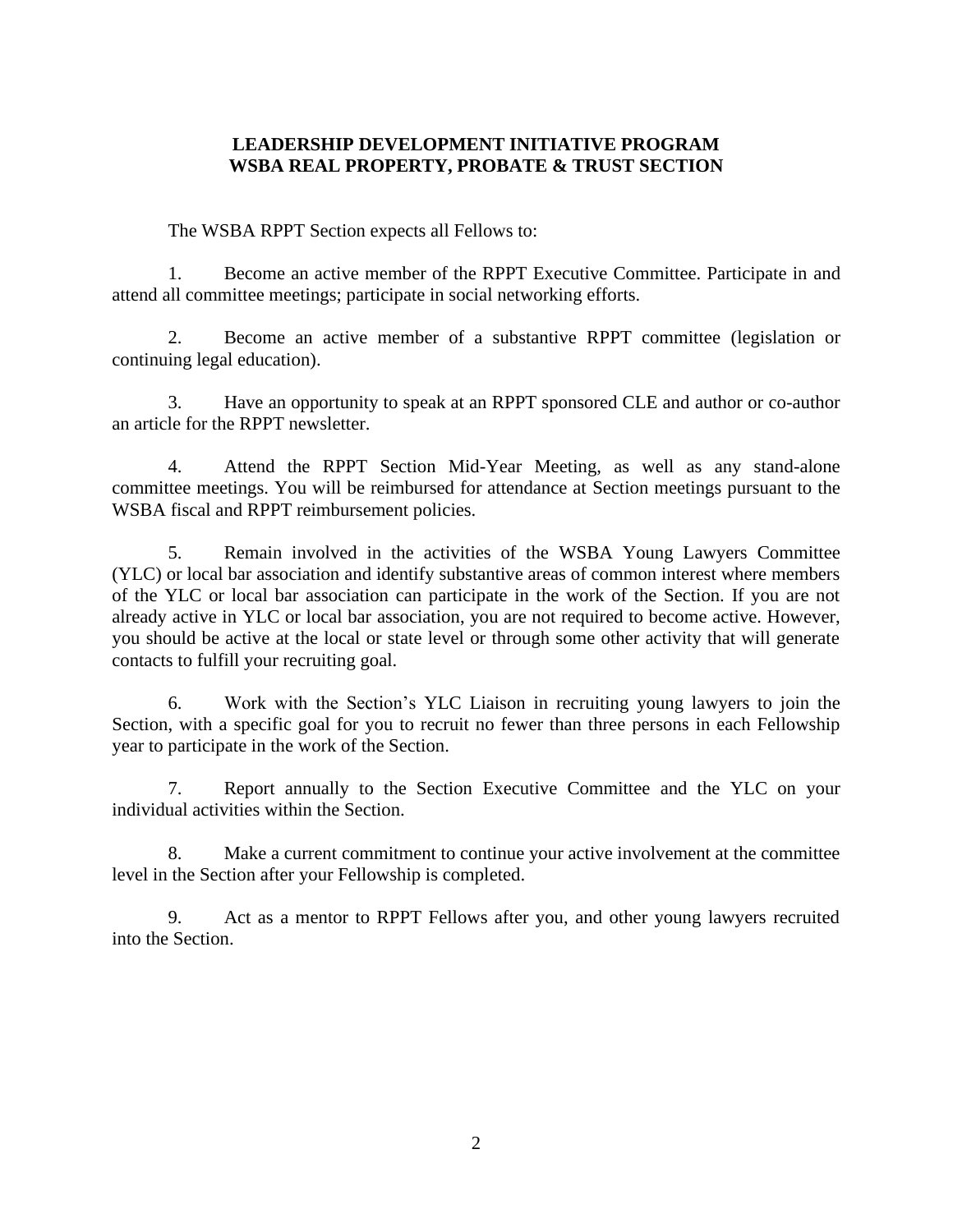# **LEADERSHIP DEVELOPMENT INITIATIVE PROGRAM WSBA REAL PROPERTY, PROBATE & TRUST SECTION APPLICATION**

### **APPLICANT INFORMATION**

| Name:                                                                                                      |
|------------------------------------------------------------------------------------------------------------|
| Firm/Company:                                                                                              |
|                                                                                                            |
|                                                                                                            |
|                                                                                                            |
|                                                                                                            |
| Please list WSBA No.                                                                                       |
| RPPT Member? Ves No                                                                                        |
| Percentage of Practice Focused on Real Property _____<br>Percentage of Practice Focused on Probate & Trust |
|                                                                                                            |

To be eligible for consideration, applications must be received by email to Tiffany Gorton at tgorton@khbblaw.com, in a PDF or Word format. Please be sure to include this applicant information page, your responses to the questions on the following page, and a copy of your current resume.

### **Applications are due no later than May 9, 2022**

Fellows will be notified of their appointment by late May of 2022. If you have any questions, please feel free to contact the RPPT Chair, Tiffany Gorton, via email at tgorton@khbblaw.com.